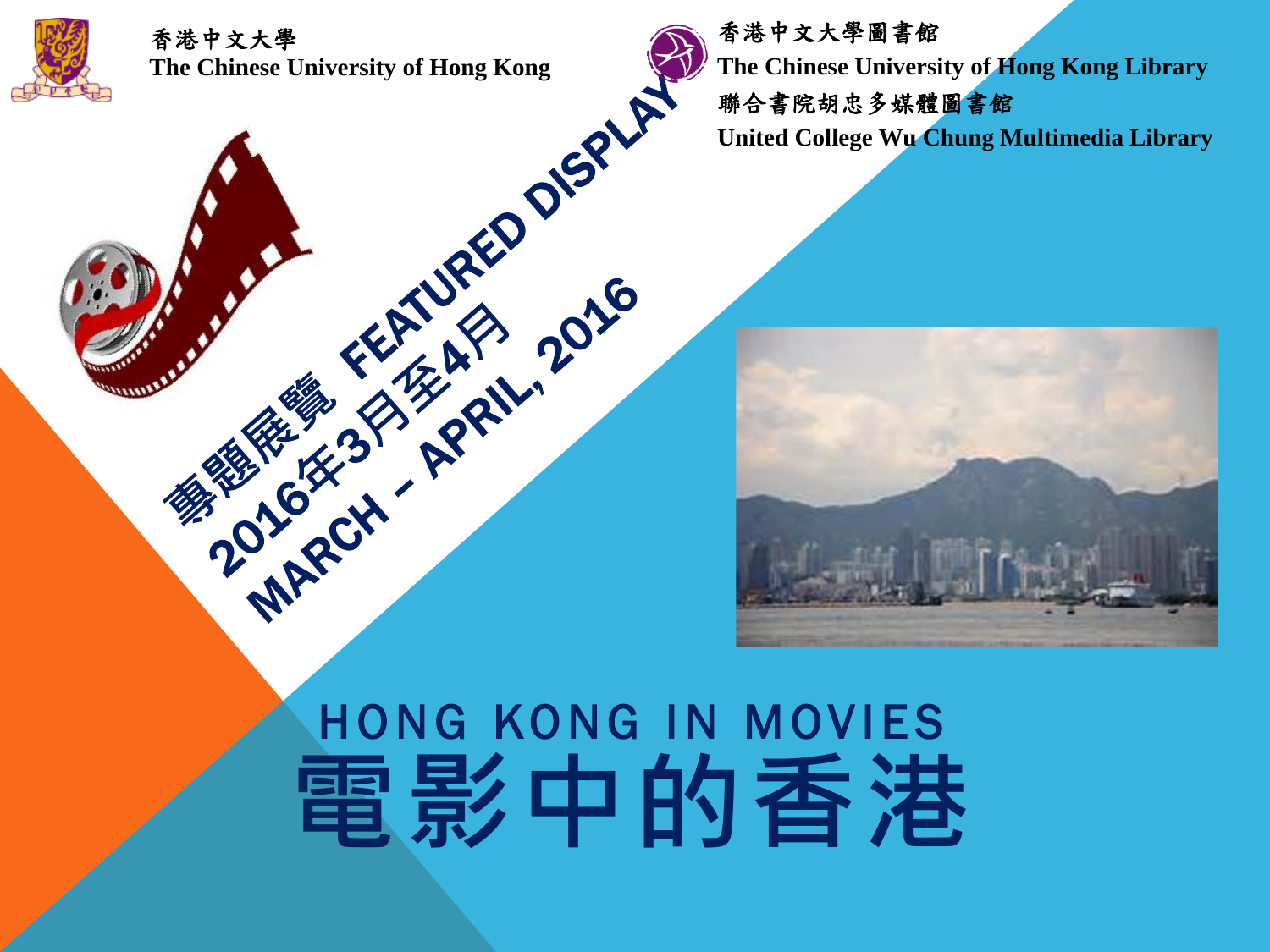

**Hong Kong In Movies** 電影中的香港



**The Chinese University of Hong Kong Library**

聯合書院胡忠多媒體圖書館

**United College Wu Chung Multimedia Library**

電影在流行文化中,有著重要的角色,它 能夠充分反映社會現象。讓我們加深對社會的 認識!以下以「香港人」、 「香港地」及「 香港的生活」為題,從而探討電影中,香港不 同的社會現象。

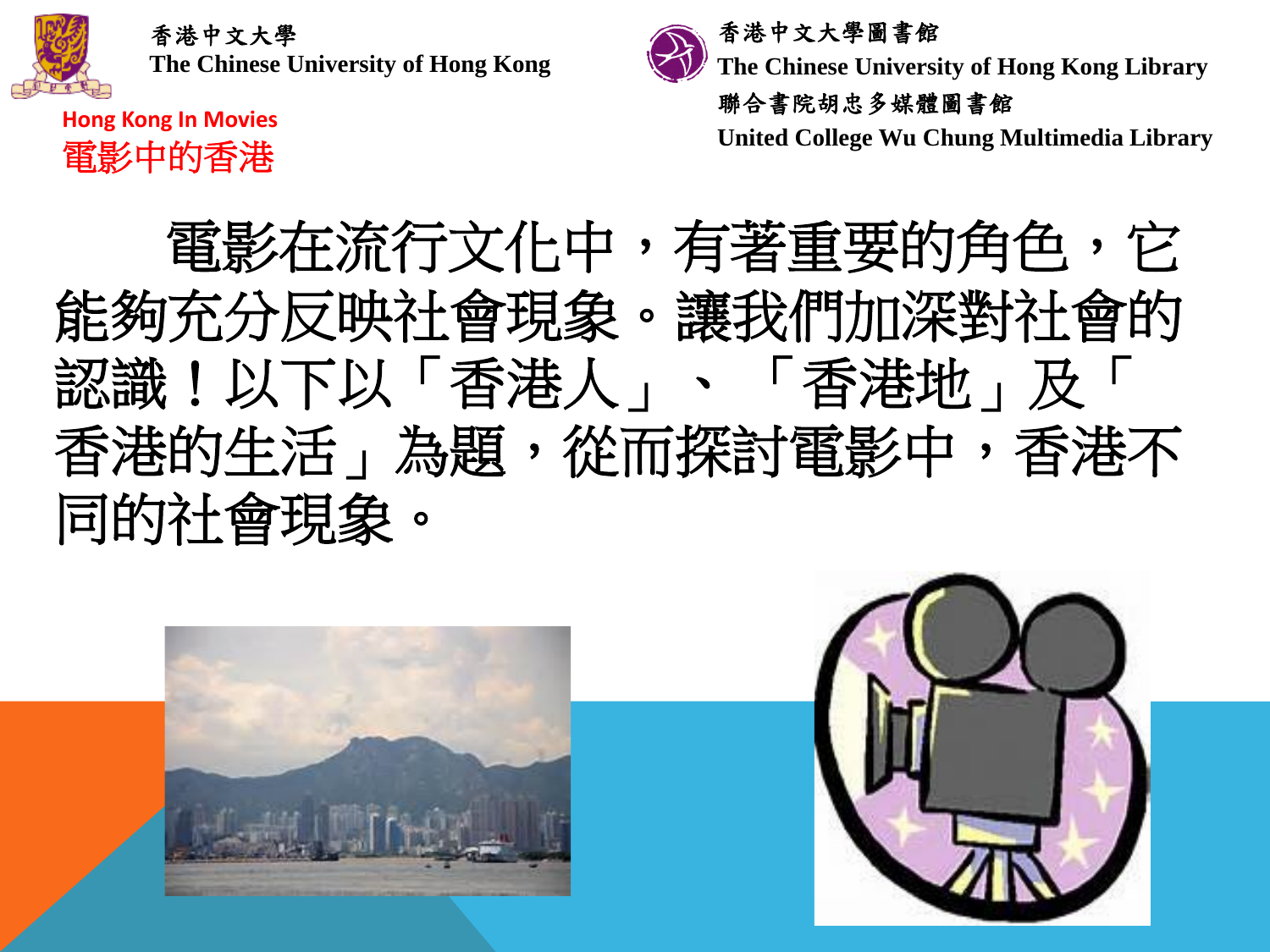

**Hong Kong In Movies** 電影中的香港

# **主題: 香港人**



聯合書院胡忠多媒體圖書館

**United College Wu Chung Multimedia Library**

### 《電影中的香港故事》,2010,頁61。 也斯在〈懷舊電影潮流的歷史與性格〉中說:「(《阿飛 正傳》)是一個六0年代情懷的背景,拼湊上九十年代香港的 身分迷惑與挫折。」



Call No.: PN1997 A334 2005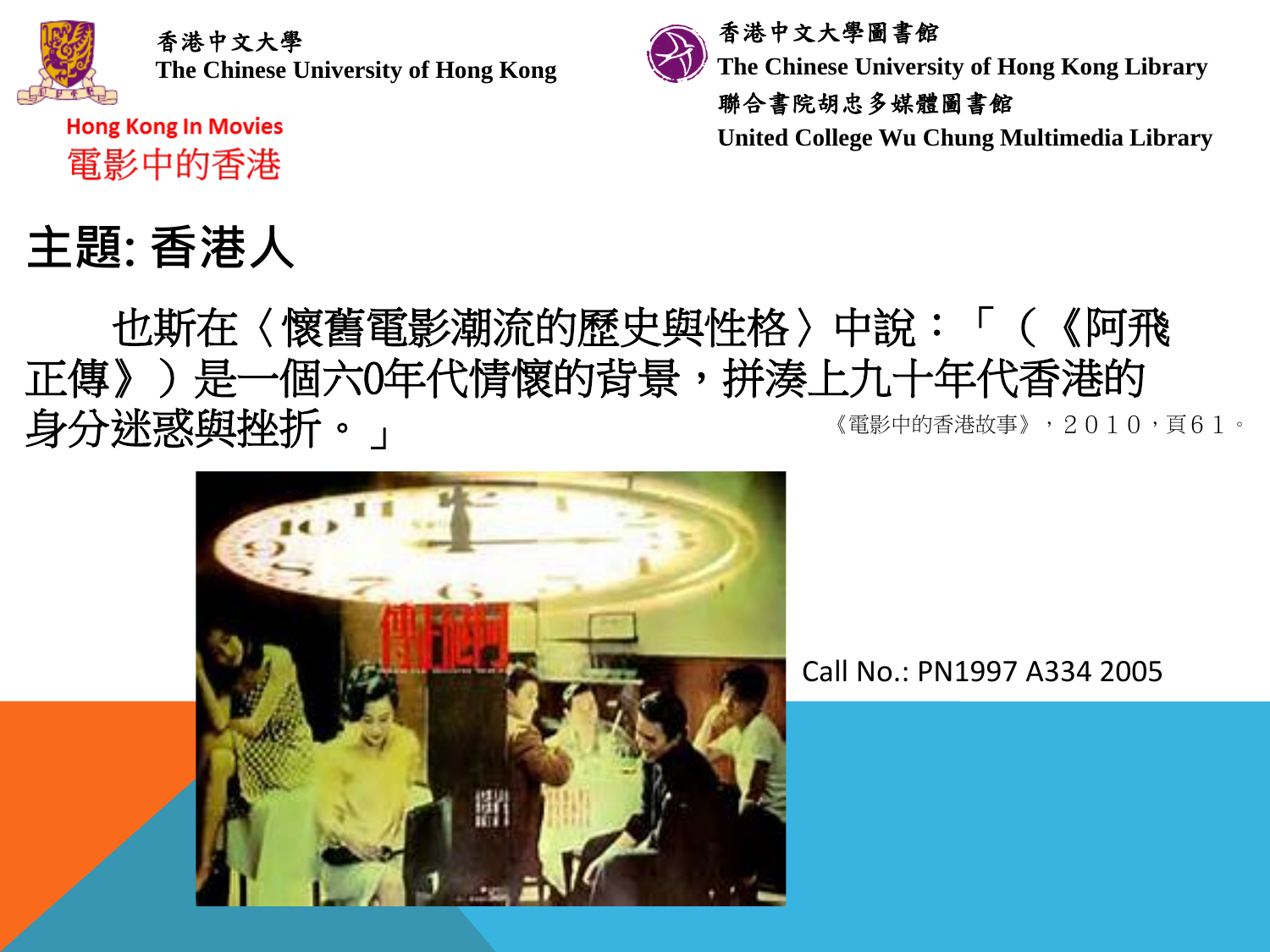

**Hong Kong In Movies** 

電影中的香港

**主題: 香港人**



**The Chinese University of Hong Kong Library**

聯合書院胡忠多媒體圖書館

**United College Wu Chung Multimedia Library**

### 麥兜的故事是一個童話,一個屬於香港的童話。這些 屬於孩子的事情,可能會有一天,得到世界的認同。

《電影中的香港故事》,2010,頁97。



Call. No.: PN1997.2 .M214819 2014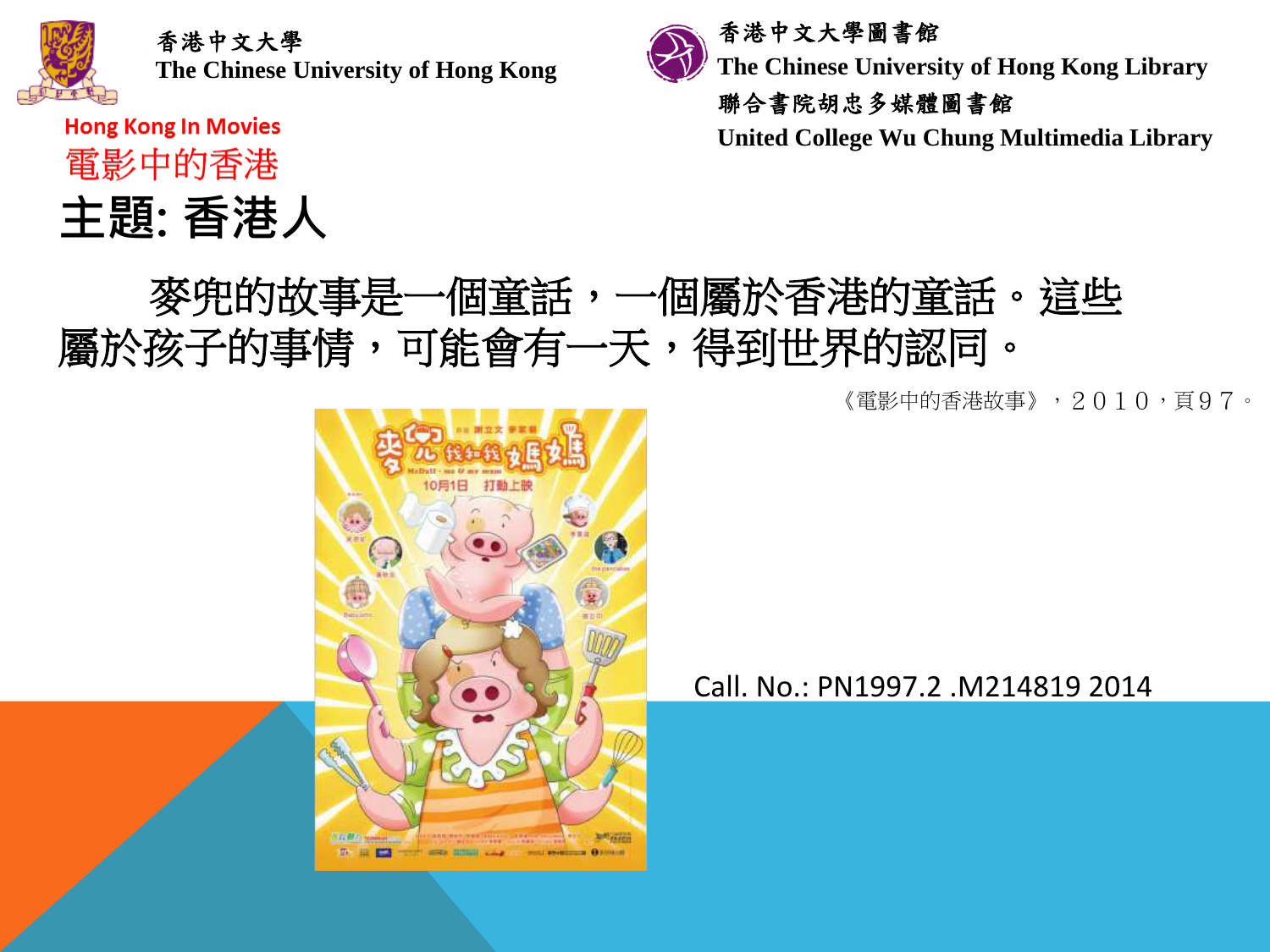電影中的香港

## 主題: 香港地



**The Chinese University of Hong Kong Library**

聯合書院胡忠多媒體圖書館

**United College Wu Chung Multimedia Library**

許鞍華以得獎新作《天水圍的日與夜》,也繼續表現對社區貧苦大眾的 關懷。許鞍華的《天水圍的夜與霧》就側面探討了經濟成熟的香港社會中仍 在着的牽連「綜援制度」及「兩地移民婚姻」的低下層家庭問題。

《電影中的香港故事》,2010,頁46。





Call. No.: PN1997.2 T538 2008 Call. No.: PN1997.2 .T5382 2009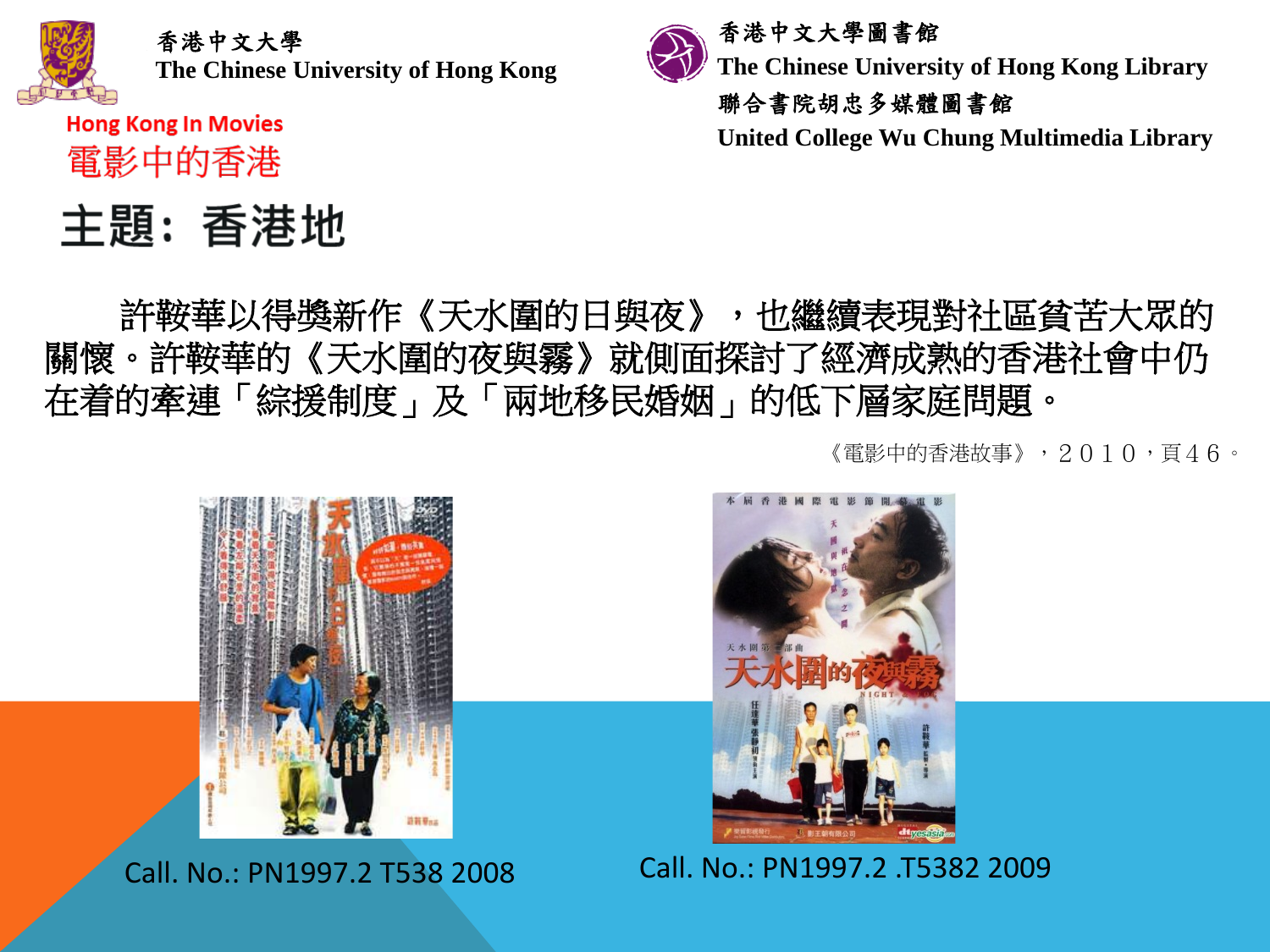電影中的香港

### **主題: 香港地**



**United College Wu Chung Multimedia Library**

片名就我個人的理解而言,重慶是因為故事是發生在重慶大厦的,至於 森林,我想,可能是把茫然的都市生活比作森林吧,有一首歌不就是叫作逃 離鋼筋水泥的森林嗎。

《中文電影資料庫》:http://www.dianying.com



### Call. No.: PN1997.2 .T5382 2009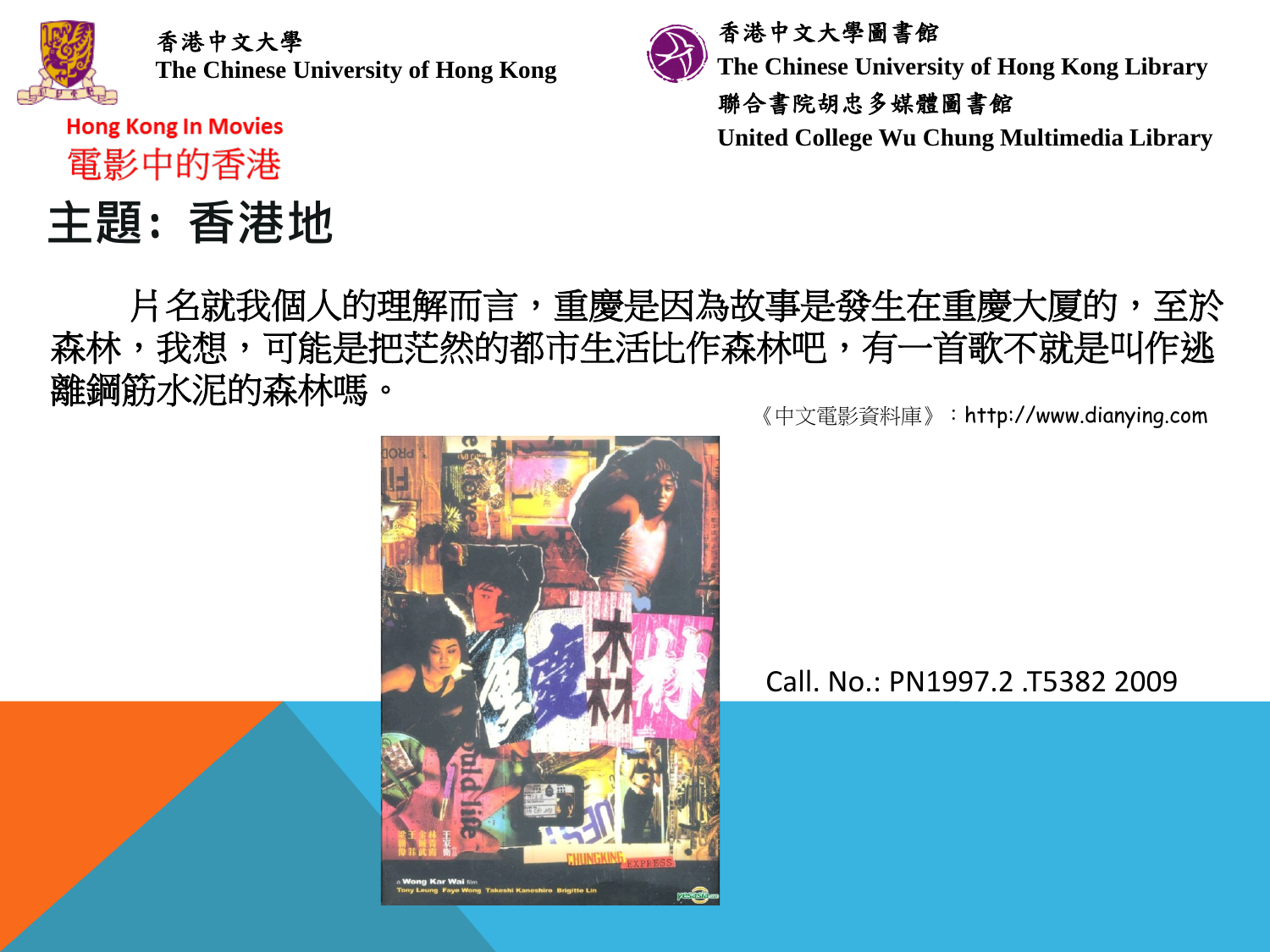**Hong Kong In Movies** 電影中的香港

# **主題: 香港的生活**



**The Chinese University of Hong Kong Library**

聯合書院胡忠多媒體圖書館

**United College Wu Chung Multimedia Library**

### 簡單的一種交通工具可以在導演及觀眾的天馬行空的想像下,成為獨有 文化載體。《烈火青春》和 《胭脂扣》,以電車為主要場景的情節,令我這 個廿一世紀的青年人有親身經歷的感受。

《電影中的香港故事》,2010,頁253。



Call. No.: PN1997 .L545335 2000 Call. No.: PN1997 .Y47 2006

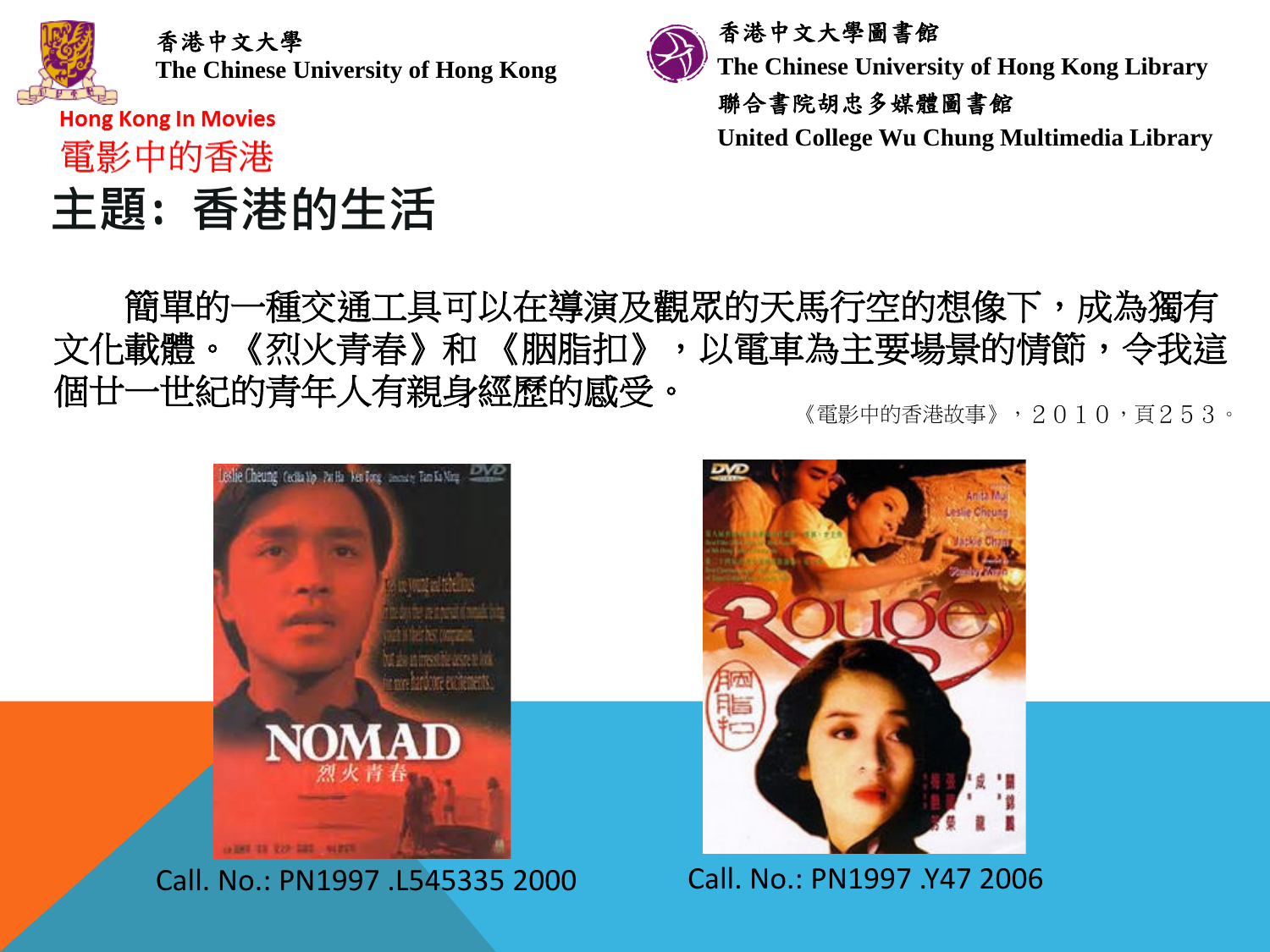**Hong Kong In Movies** 電影中的香港

# **主題:香港的生活**



**The Chinese University of Hong Kong Library**

聯合書院胡忠多媒體圖書館

**United College Wu Chung Multimedia Library**

### 香港電影很多時候把打邊爐[塑造成江湖中人必選的菜式。](http://www.google.com.hk/url?sa=i&rct=j&q=&esrc=s&frm=1&source=images&cd=&cad=rja&uact=8&ved=0ahUKEwjPxNyUwIPLAhUJoJQKHReFC00QjRwIBw&url=http%3A%2F%2Fwww.dnvod.eu%2FMovie%2Fdetail.aspx%3Fid%3DTOorg6L0kjg%253D&psig=AFQjCNHC1bCVaSH-yElhbRJWUEborWfjBQ&ust=1455959685454073) 如在《無間道. **II** 》即為一例。 《電影中的香港故事》,2010,頁207。



Call. No.: PN1997.2 .W844 2003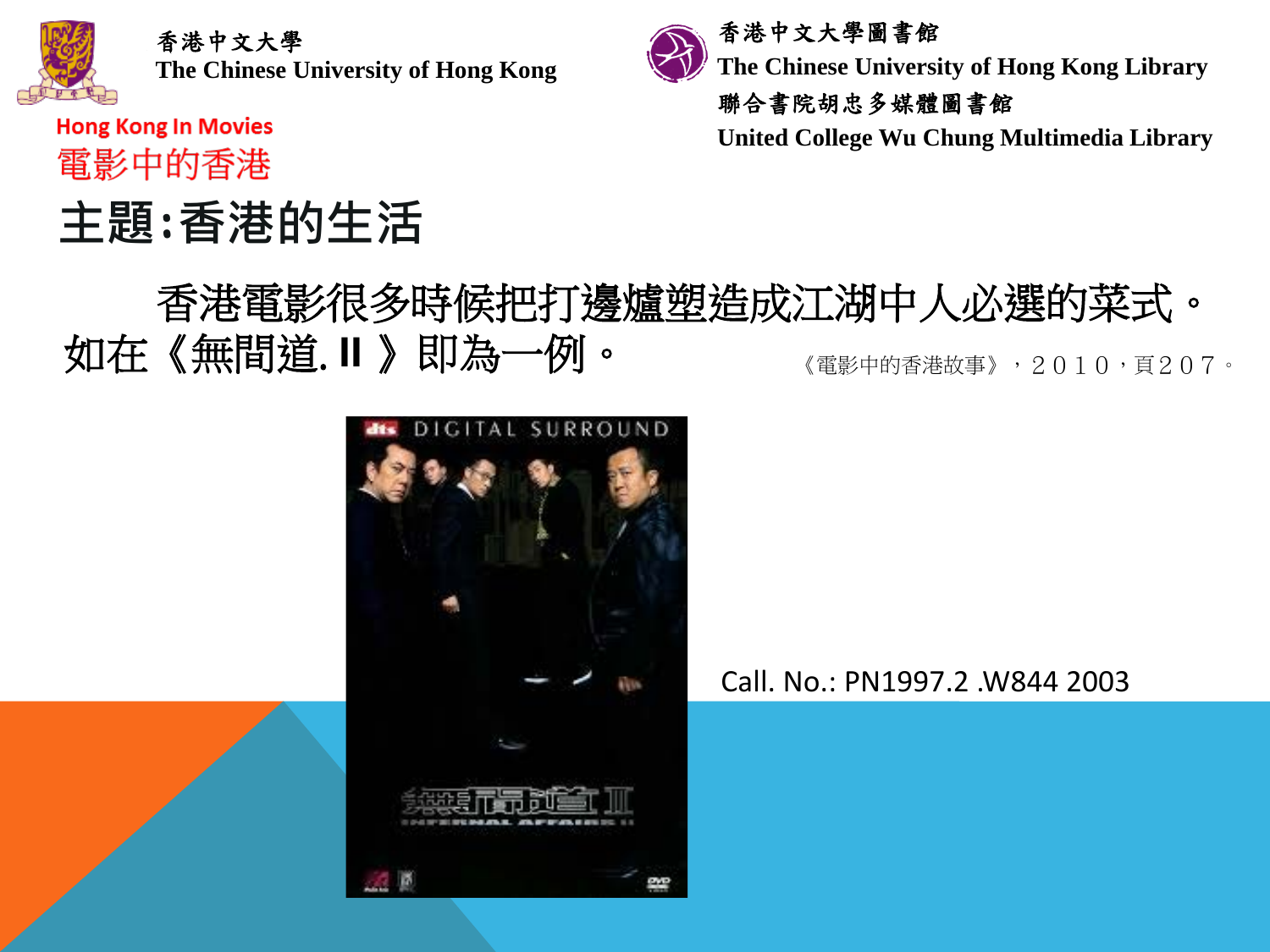

**Hong Kong In Movies** 電影中的香港

# 影片播放 **VIDEO SHOW**

香港中文大學圖書館 **The Chinese University of Hong Kong Library** 聯合書院胡忠多媒體圖書館

**United College Wu Chung Multimedia Library**

# 下午二時 地下視聽區 2:00p.m. Audio-visual area, G/F

日 *Sun*









**PN1997 A334 2005 PN1997.2 .M214819 2014** PN1997.2 T538 2008 PN1997.2 .T5382 2009

一 *Mon* 三 *Wed*



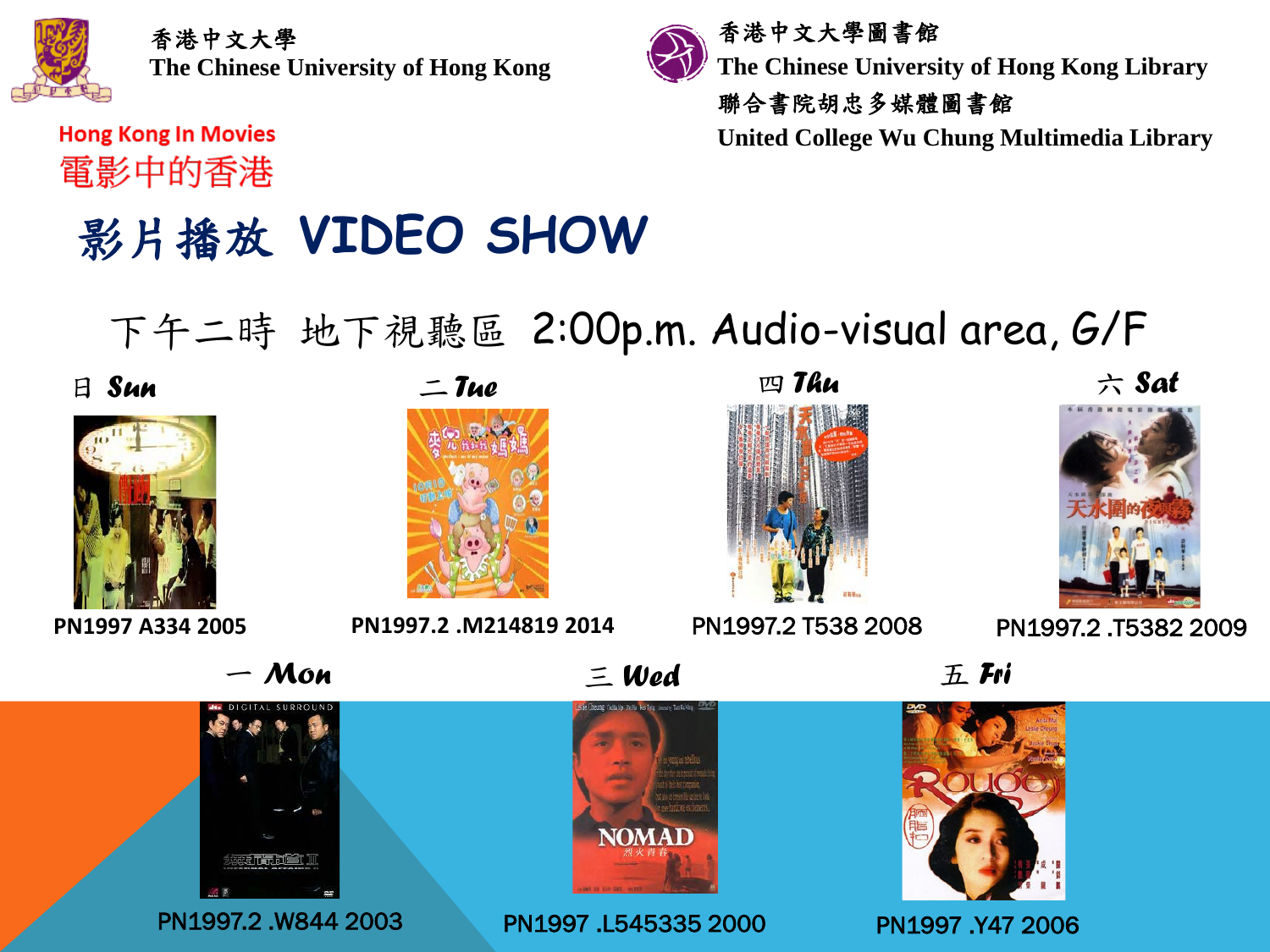香港中文大學

**The Chinese University of Hong Kong**

**Hong Kong In Movies** 電影中的香港



香港中文大學圖書館 **The Chinese University of Hong Kong Library**

### 聯合書院胡忠多媒體圖書館

**United College Wu Chung Multimedia Library**

# 館藏推介 **SELECTED COLLECTION 主題: 香港人**

| Call no.             | <b>Title</b>          | <b>Location</b> |
|----------------------|-----------------------|-----------------|
| PN1997 .A334 2005    | 阿飛正傳                  | lucdvd          |
| PN1997.D2236 2003    | 大哥成                   | ucdvd           |
| PN1997 .F425 2005    | 飛虎                    | ucdvd           |
| PN1997.F4327 2009    | 飛虎奇兵                  | ucdvd           |
| PN1997 .G79 1999     | 古惑仔情義篇之洪興十三妹          | lucycd          |
| PN1997 .J542 1996    | 警察故事.4,簡單任務           | ucdvd           |
| PN1997 .L545335 2000 | 烈火靑春                  | ucdvd           |
| PN1997.N29 2004      | 難兄難弟                  | <b>ucdvd</b>    |
| PN1997 .N783 1998    | The Local and<br>女人四十 | ucdvd           |
| PN1997 .S52886 2008  | <b>TIME</b><br>省港旗兵   | lucdvd          |
| PN1997 .S52887 2008  | 省港旗兵續集                | lucdvd          |
| PN1997.T6535 2001    | 童黨之街頭霸王               | <b>ucvcd</b>    |
| PN1997 .X49 2006     | 細路祥                   | ucdvd           |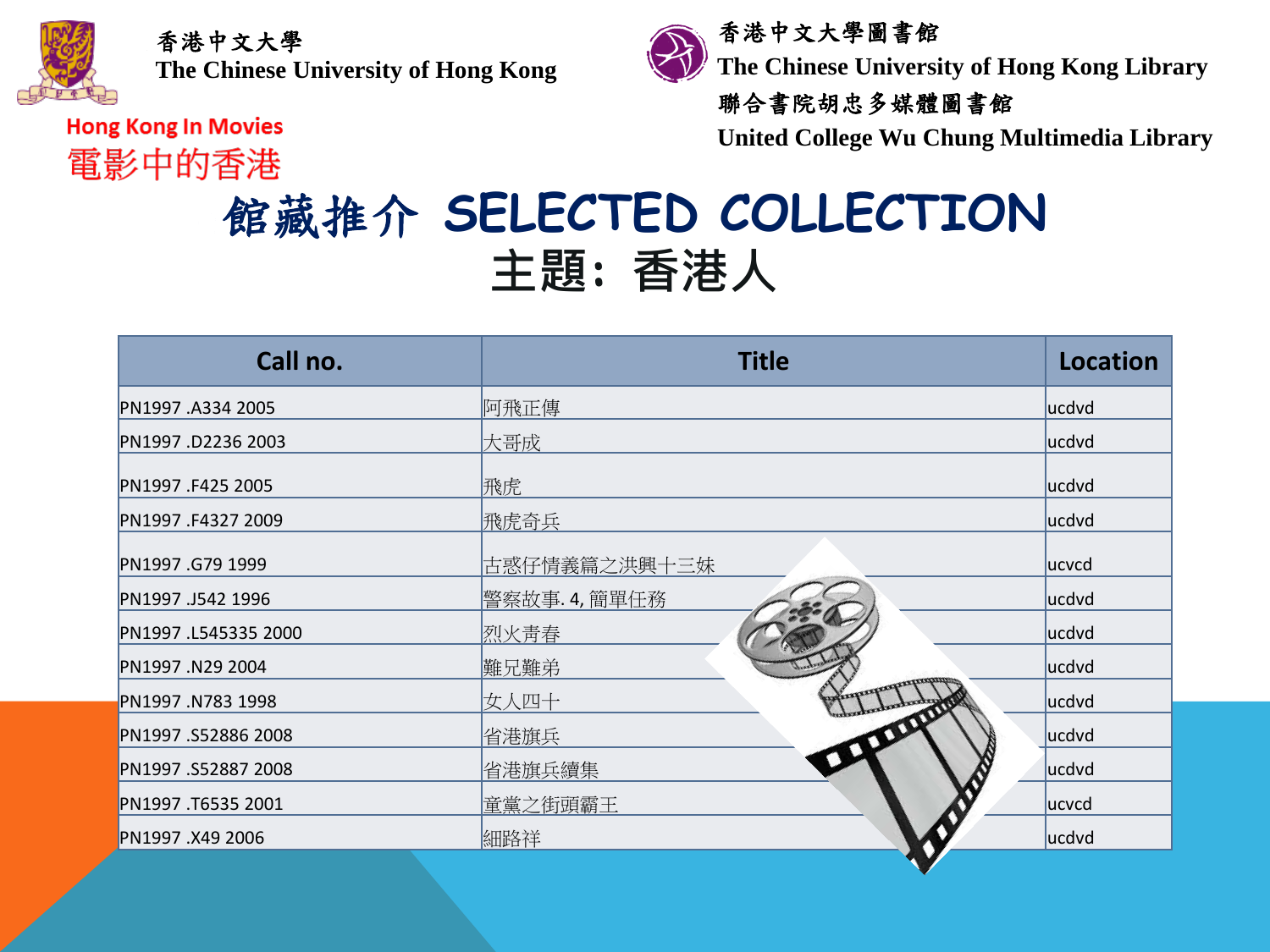

香港中文大學圖書館 **The Chinese University of Hong Kong Library**

聯合書院胡忠多媒體圖書館

**United College Wu Chung Multimedia Library**

**Hong Kong In Movies** 電影中的香港

# 館藏推介 **SELECTED COLLECTION 主題: 香港地**

| Call no.               | <b>Title</b>                                    | <b>Location</b> |
|------------------------|-------------------------------------------------|-----------------|
| PN1997 .C44355 2002    | 成記茶樓                                            | lucdvd          |
| PN1997 .C44376 2003    | 城市之光                                            | lucdvd          |
| PN1997 .C5496 1998 c.2 | 重慶森林                                            | lucdvd          |
| PN1997.2.T5382 2009    | <b>COLLEGE COLLEGE COLLEGE</b><br>天水圍的夜與霧       | lucdvd          |
| PN1997.2 T538 2008     | <b><i>FRODUCTION</i></b><br>DIRECTOR<br>天水圍的日與夜 | lucdvd          |
| PN1997.2 .W396 2008    | CAMERA<br>DATE<br>圍・城                           | lucdvd          |
| PN1997.2 .X55 2014     | SCENE<br>香港仔<br>TAKE                            | lucdvd          |
| PN1997 .X527 2004      | 香港73                                            | lucdvd          |
| PN1997 .X528 2002      | 香港有個荷里活                                         | ucdvd           |
| PN1997 .C5432 2005     | 監獄風雲. II, 逃犯                                    | ucdvd           |
| PN1997.2.W638 2011     | 我愛HK開心萬歲                                        | lucdvd          |
| PN1997.2 .N225 2014    | 那夜凌晨,我坐上了旺角開往大埔的紅van                            | lucdvd          |